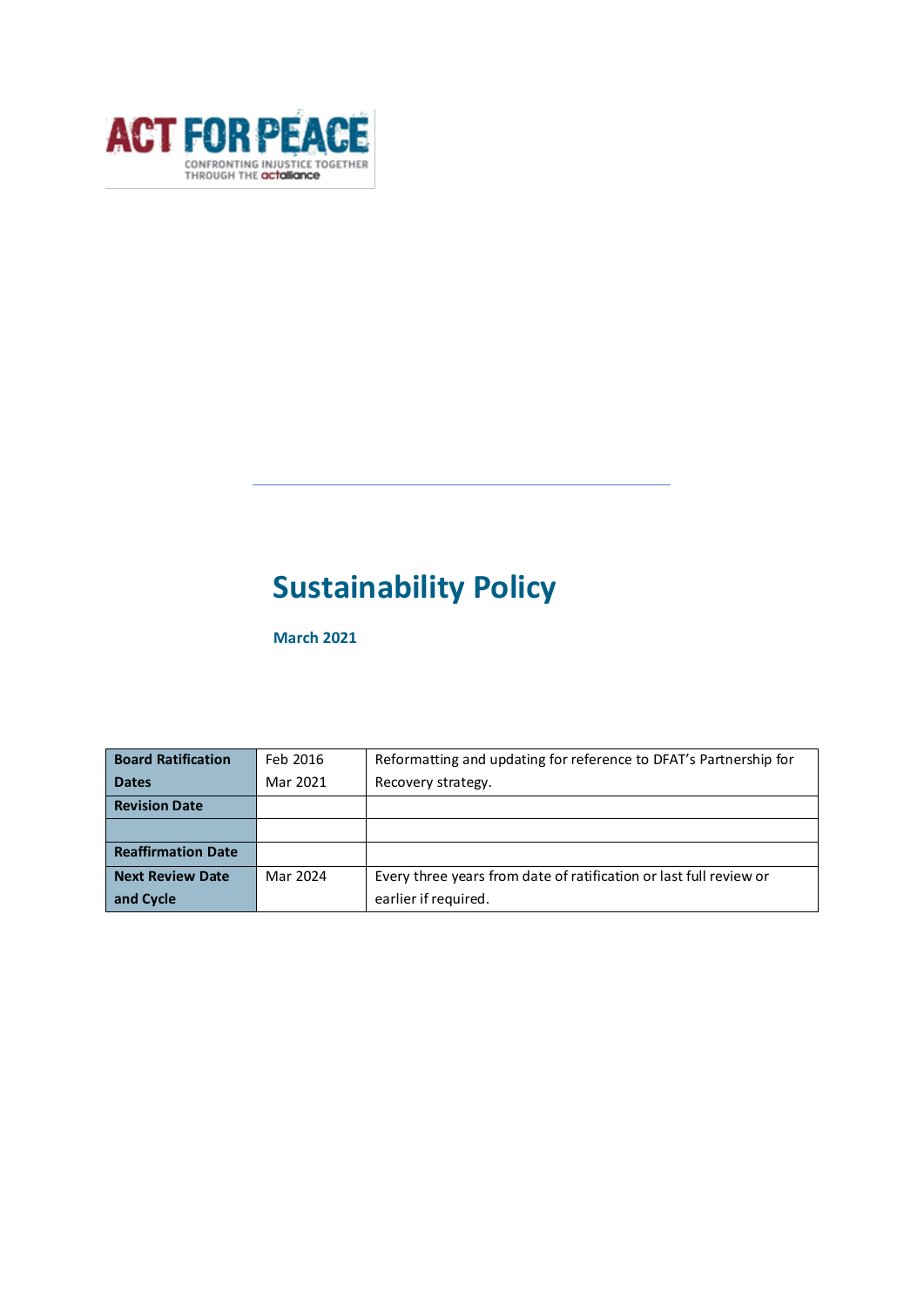# **1. Policy statement**

Act for Peace is committed to working in ways that generate sustained benefits for the communities and partners we work with long after the programs and projects we support come to an end.

Sustainability in our work comes through effective, efficient and impact-focussed humanitarian assistance and development programming that supports locally led change that continues after the project or program ends. Sustainability is enhanced where development and humanitarian assistance takes into consideration the economic, social and environmental needs of current and future generations.

Consistent with Act for Peace's Partnership and Environmental Management Policies, Act for Peace aims to achieve sustainability through supporting partners to build capacity and leveraging additional support and resources from the state as the primary duty bearer responsible for respecting, protecting and fulfilling the rights of their citizens and those on their territory.

This approach respects the accountability we have to the communities our partners' work with and ensures that the work supports an enabling environment for positive impacts that continue even after the project is completed. This approach also maximises the impact of the resources shared by supporters or donors.

Act for Peace is committed to sustainability of change for the following reasons:

- Sustainable development enhances the capacity of individuals and communities to determine their own future and to increase the utilisation of available local financial and human resources. Development that is imposed or remains dependent upon outside support is not sustainable $^1$ .
- Assistance that does not reflect the principles of sustainability may adversely affect the capacity of communities to achieve safety, dignity and justice and undermine the longevity of impact.
- As a partner-focused organisation, Act for Peace has an opportunity to extend the impact of its assistance utilising sustainable development principles such as capacity building, mutual accountability, empowerment, advocacy, and efficiency.
- Effective development and humanitarian assistance that aims to share knowledge, skills and experience with local partners ensuring benefits can be maximised and sustained independently of financial assistance.
- As an ecumenical, faith-based organisation, Act for Peace has a unique opportunity to promote dialogue, advocacy and action, recognising the crucial role that faith-based groups play in empowering local communities and providing essential services.

# **2. Objective**

The objective of this Policy is to ensure Act for Peace adopts, promotes and utilises sustainable development principles and approaches throughout its work in order to ensure lasting benefits for communities affected by conflict, disasters and displacement.

<sup>&</sup>lt;sup>1</sup> Act for Peace Values and Principles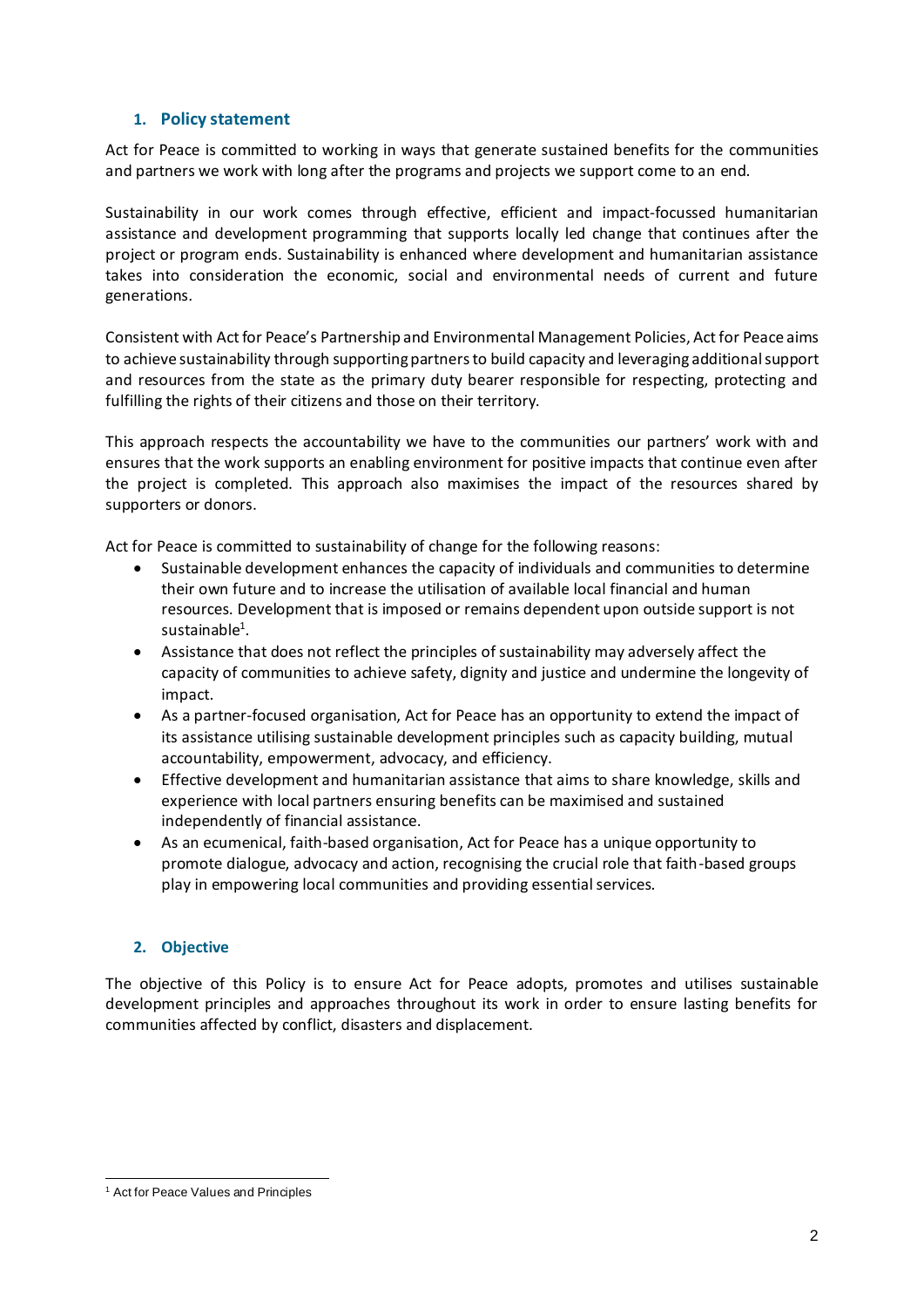#### **3. Principles and standards**

Act for Peace endeavors at all times to uphold the ACT Alliance Principles of Transformational Development which guide our efforts to promote positive sustainable change<sup>2</sup>. These principles inform all our work, with an emphasis on the key work of our partners in the development continuum including empowerment and strengthening local systems.

As a member of ACFID, Act for Peace is committed to provide 'sustainable, fair and equitable solutions that address the root causes and symptoms of poverty and disadvantage<sup>3</sup>' – sentiments that are also enshrined in the global Sustainable Development Agenda<sup>4</sup>.

Act for Peace is guided by the Australian Government's development policy, [Partnerships for Recovery](https://www.dfat.gov.au/publications/aid/partnerships-recovery-australias-covid-19-development-response) — [Australia's COVID-19 Development Response](https://www.dfat.gov.au/publications/aid/partnerships-recovery-australias-covid-19-development-response)*<sup>5</sup>* that reinforces a focus health security; stability; and economic recovery the Indo-Pacific region as well as Department of Foreign Affairs and Trade (DFAT) complimentary policies and strategies, including on gender equality, disability-inclusive development, climate change action, humanitarian assistance and indigenous peoples<sup>6</sup>

Act for Peace notes the standards, guidance and indictors provided in analysing the performance of Australian Aid, particularly in relation to the assessment criteria effectiveness, efficiency, relevance and sustainability of programs.

Further, Act for Peace acknowledges the best practice sustainable program guidance laid out in the *Busan Partnership for Effective Development Cooperation,* and the ICRC's *Framework for Sustainable Development*.

## *Policy in Action*

Act for Peace implements this policy by:

- Adopting a rights-based approach:
- Building the capacity of partners
- Ensuring Environmental and Social Safeguards are central to the project and program cycle management process $'$
- Mainstreaming gender, diversity, and disability inclusion considerations across programs
- Integrating community-based approaches to protection and climate and disaster resilience
- Working in partnership and ecumenically to advocate for sustainable development outcomes

### **4. Scope**

This policy applies to all partnership activities Act for Peace engages with, including projects and programs implemented by our partners. Where Act for Peace cannot apply its sustainable development approach in crisis situations such as rapid-onset disasters and conflicts, it will ensure a principle-based approach, until such times as early recovery programming is possible.

This policy should be read in conjunction with: Act for Peace's

- Vision, purpose and values
- Codes of Conduct

<sup>2</sup> ACT Alliance[, http://178.62.114.239/wp-content/uploads/2015/07/Our-Understanding-of-Development\\_ENGLISH.pdf](http://178.62.114.239/wp-content/uploads/2015/07/Our-Understanding-of-Development_ENGLISH.pdf)

<sup>3</sup> <https://acfid.asn.au/code-of-conduct>

<sup>4</sup> <http://www.un.org/sustainabledevelopment/sustainable-development-goals/>

<sup>&</sup>lt;sup>5</sup> https://www.dfat.gov.au/publications/aid/partnerships-recovery-australias-covid-19-development-response

<sup>6</sup> https://www.dfat.gov.au/about-us/publications/Pages/aid-programming-guide

<sup>&</sup>lt;sup>7</sup> In alignment with DFAT Environmental and Social Safeguard Policy (2019)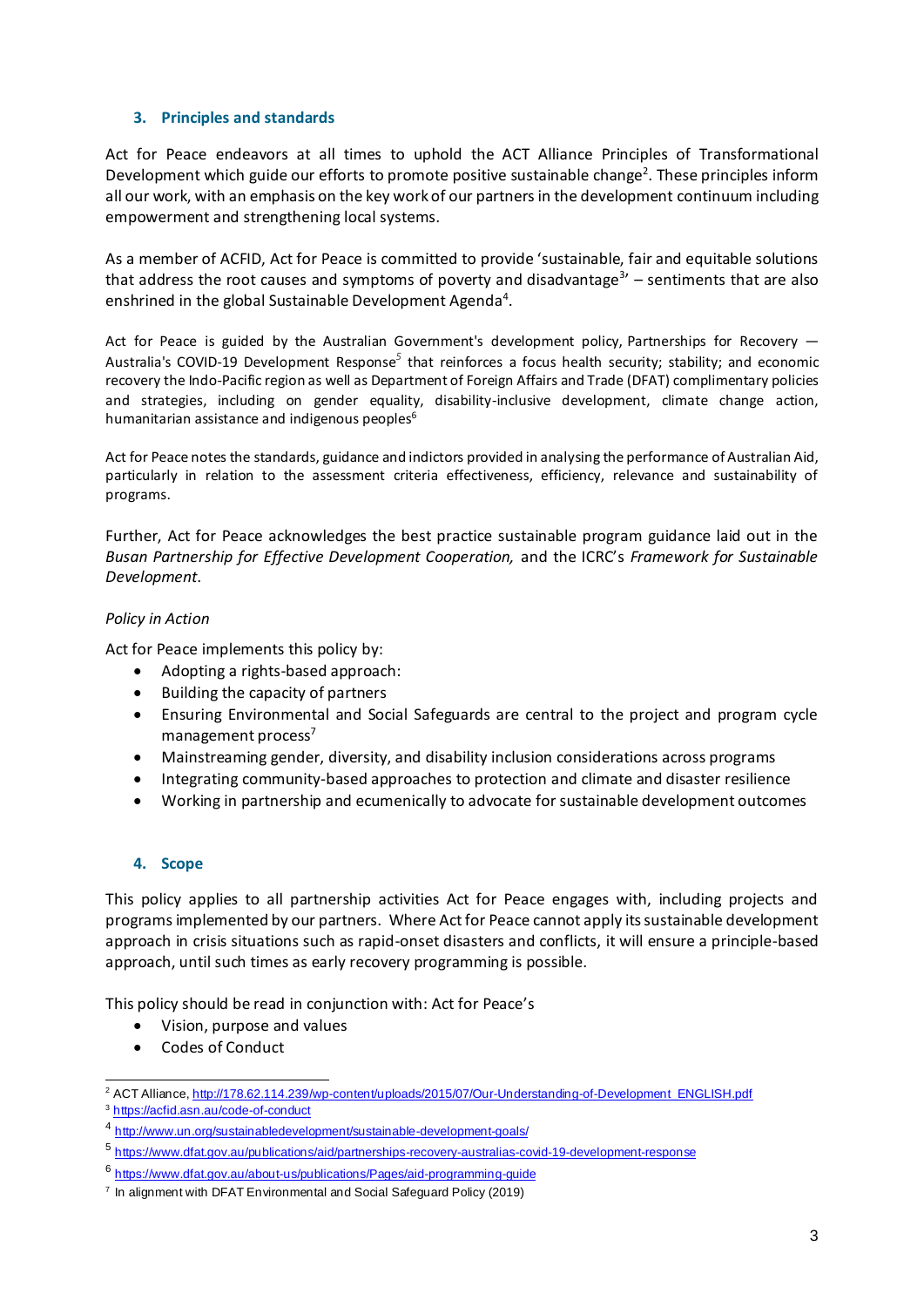• Policies including: Code of Good Practice; Diversity, Equity and Inclusion; Environmental Management; Humanitarian Response; Human Rights; Value for Money; Partnership; and Risk Management

These are given effect through the standard operating procedures contained within Act for Peace's Operations and Finance Manuals.

# **5. Definitions and explanations**

**Capacity Development**: Development which is imposed and/or remains dependent upon external support/ and/or results in unequal dependency is not sustainable. Transformational development enhances the capacity of those people and communities whose rights have been violated to overcome poverty and injustice and determine their own future by increasing their skills, knowledge and access to resources. New values and skills are also required by those with resources and power to transform the culture of over consumption and lack of sharing of available resources.

**Empowerment:** Empowerment embodies the ideal of individuals and communities overcoming unjust power relations to achieve their human rights. Transformational development promotes styles of relationships, strengthening of community institutions and building of technical capacity which fosters empowerment.

**Project:** A project is a specific geographical and time-bound activity aiming to achieve identified objectives.

**Program:** Programs include a program/body of work that may include several projects delivered either in the same geographical area (eg a country program), or within the same sector (eg a DRR program). Whilst programs may have set objectives and indicators several partners may participate in and several projects with differing timelines and objectives may make up a program. Programs may also include specific advocacy initiatives.

**Sustainability:** can be defined as *sustaining the flow of benefits into the future<sup>8</sup>* and takes into consideration both the concept of sustainable development; and the principles of sustainable programming including partnership, efficiency, effectiveness, empowerment and consultation.

**Sustainable development:** development which that meets the economic, social and environmental needs of the present without compromising the ability of future generations to meet their own needs

**Sustainable Development Goals:** The Sustainable Development Goals (SDGs), officially known as Transforming our world: the 2030 Agenda for Sustainable Development, are an intergovernmental set of aspiration Goals with 169 targets.

**Resilience:** Resilience refers to the capacity of an individual, household, population group or system to anticipate, absorb, and recover from hazards and/or effects of climate change and other shocks and stresses without compromising (and potentially enhancing) its long-term prospects<sup>9</sup>.

**Vulnerability**: The characteristics and circumstances of a community, system, or asset, that make it susceptible to the damaging effects of climate change and other hazards. Vulnerability can be

<sup>8</sup> AusAID 2000

<sup>9</sup> http://reliefweb.int/sites/reliefweb.int/files/resources/ECB-toward-resilience-Disaster-risk-reduction-Climate-Change-Adaptationguide-english.pdf